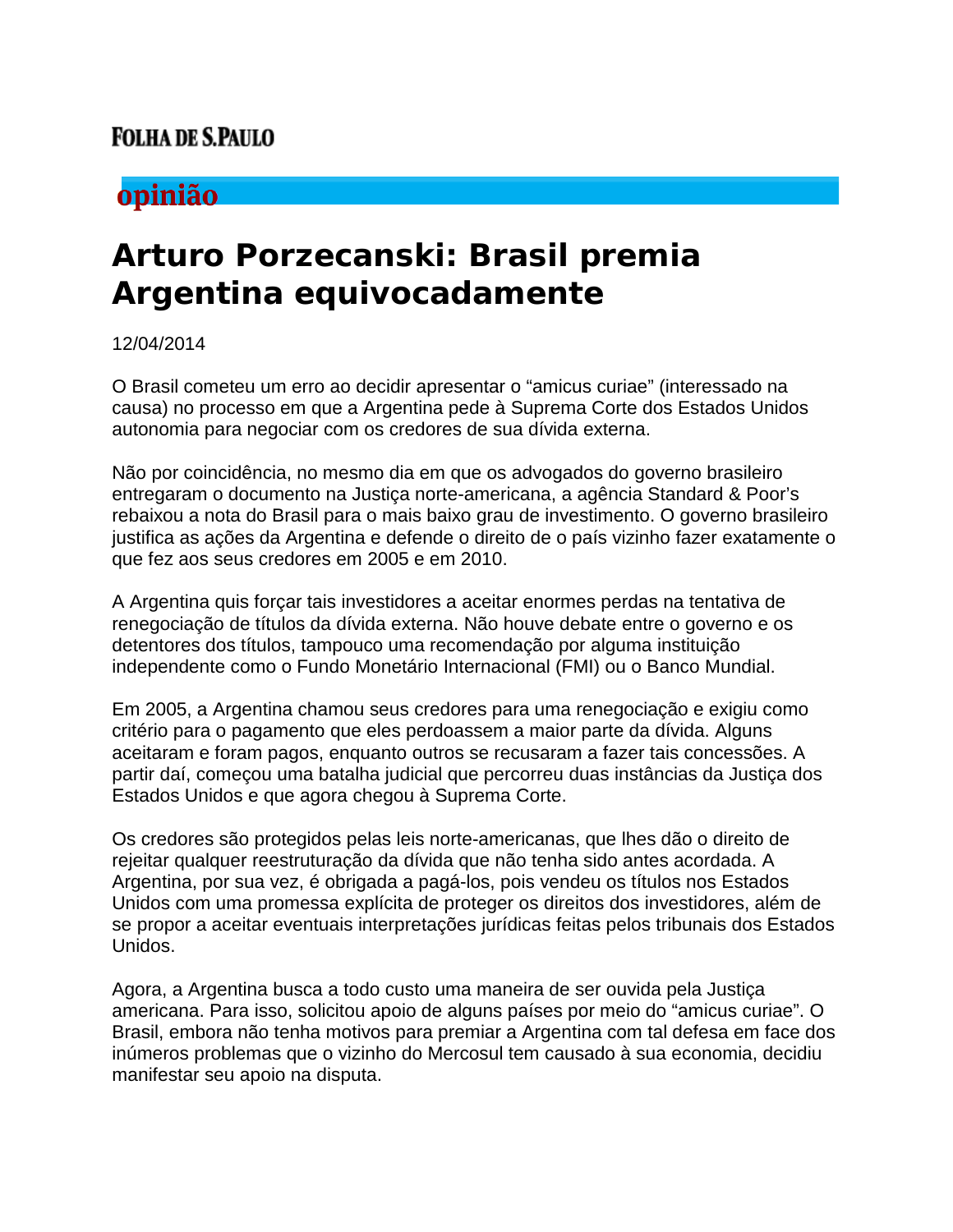No documento apresentado pelo Brasil, há o argumento de que "O pilar fundamental deste [atual] sistema informal [de reestruturação de dívida] é a capacidade do soberano angustiado de trocar sua dívida inadimplente por uma dívida nova. Isto requer que os credores aceitem voluntariamente os termos da nova dívida, que inclui uma redução nos valores originalmente devidos. Simplificando, se os credores não trocarem voluntariamente sua dívida inadimplente, o sistema não pode funcionar efetivamente".

A noção de que a prática exige que "os credores aceitem voluntariamente os termos da nova dívida" é uma contradição óbvia. Se os detentores de títulos são obrigados a aceitar quaisquer perdas, então a decisão não é feita voluntariamente, mas sim sob a ameaça do não pagamento. O Brasil está endossando o equívoco argentino.

**ARTURO PORZECANSKI**, 64, é professor de relações econômicas internacionais na Universidade Americana, em Washington (Estados Unidos).

[http://www1.folha.uol.com.br/opiniao/2014/04/1439590-arturo-porzecanski-brasil-premia-argentina](http://www1.folha.uol.com.br/opiniao/2014/04/1439590-arturo-porzecanski-brasil-premia-argentina-equivocadamente.shtml)[equivocadamente.shtml](http://www1.folha.uol.com.br/opiniao/2014/04/1439590-arturo-porzecanski-brasil-premia-argentina-equivocadamente.shtml)

## **Arturo Porzecanski: Brazil is mistakenly rewarding Argentina**

Brazil made an error in deciding to submit an "amicus curiae" (interested party in the case) in the lawsuit in which Argentina is asking the U.S. Supreme Court to review its freedom to negotiate with the holders of its foreign debt.

It is not a coincidence that on the same day that Brazilian government's lawyers delivered the document to the American courts, the rating agency Standard & Poor's decided to downgrade Brazil's debt to the lowest investment grade. Brazil justifies Argentina' actions and defends the right of its neighboring country do exactly what it did to its creditors in 2005 and in 2010.

Argentina wants to force investors to accept huge losses in its attempt to renegotiate the foreign debt. There was neither a negotiation process between the government and its bondholders, nor a recommendation from an independent institution such as the International Monetary Fund (IMF) and the World Bank.

In 2005, Argentina called on its creditors to renegotiate but demanded as a condition for renewing payments that they should forgive most of the debt. Some investors agreed and were paid, while others refused to make such concessions. Since then, a legal battle began that has toured two levels of the U.S. judiciary and which now reached the Supreme Court.

Creditors are protected by U.S. laws, which give them the right to reject any debt restructuring that has not been negotiated and agreed to. On the other hand, Argentina is obliged to pay them, because these bonds were sold in the United States with an explicit promise to protect investor rights and also to accept any eventual judicial interpretations made by the U.S. courts.